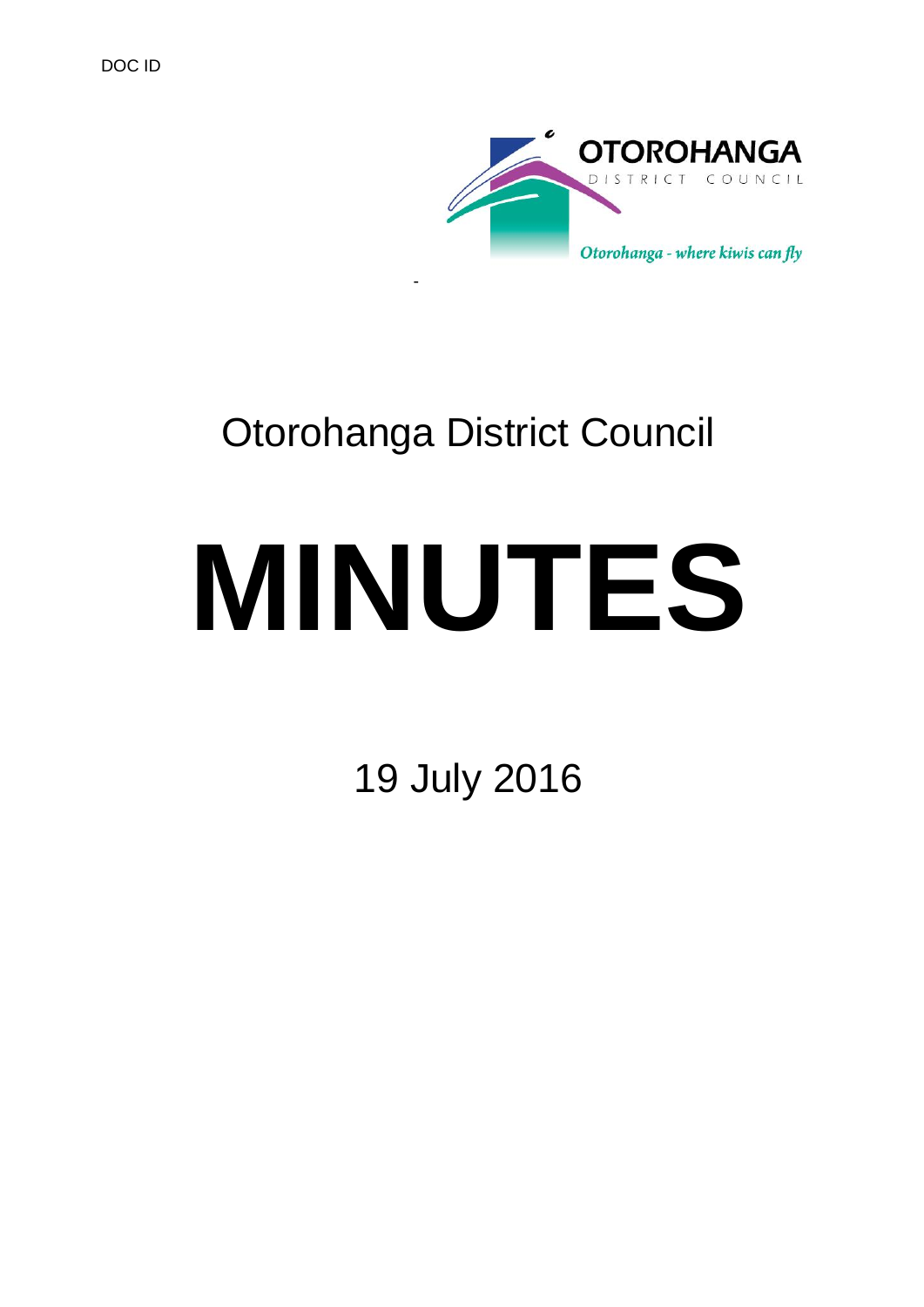# **OTOROHANGA DISTRICT COUNCIL**

19 July 2016

Minutes of an ordinary meeting of the Otorohanga District Council held in the Council Chambers, Maniapoto Street, Otorohanga on 19 July 2016 commencing at 10.02am.

# **MINUTES**

Minutes are unconfirmed and subject to amendment at the next meeting of Council.

#### **ORDER OF BUSINESS:**

| <b>ITEM</b>                                   | <b>PRECIS</b>                                                                                        | <b>PAGE</b> |
|-----------------------------------------------|------------------------------------------------------------------------------------------------------|-------------|
| <b>PRESENT</b>                                |                                                                                                      | 1           |
| <b>IN ATTENDANCE</b>                          |                                                                                                      | 1           |
| <b>APOLOGIES</b>                              |                                                                                                      | 1           |
| <b>OPENING PRAYER</b>                         |                                                                                                      | 1           |
|                                               | ITEMS TO BE CONSIDERED IN GENERAL BUSINESS                                                           | 1           |
| <b>CONFIRMATION OF MINUTES - 21 JUNE 2016</b> |                                                                                                      | 1           |
| DECLARATION OF INTERESTS                      |                                                                                                      | 2           |
| <b>REPORTS</b>                                |                                                                                                      |             |
| <b>ITEM 322</b>                               | PLANNING REPORT FOR APRIL - JUNE 2016                                                                | 2           |
| <b>ITEM 323</b>                               | DISTRICT BUILDING CONTROL OFFICERS REPORT FOR APRIL TO JUNE<br>2016                                  | 3           |
| <b>ITEM 324</b>                               | ENVIRONMENTAL HEALTH OFFICERS / LIQUOR LICENSING<br><b>INSPECTOR'S REPORT FOR APRIL TO JUNE 2016</b> | 3           |
| <b>ITEM 325</b>                               | ANIMAL CONTROL OFFICERS REPORT APRIL - JUNE 2016                                                     | 3           |
| <b>ITEM 326</b>                               | MATTERS REFERRED - 21 JUNE 2016                                                                      | 4           |
|                                               |                                                                                                      |             |
| <b>GENERAL</b>                                |                                                                                                      | 4           |
| MOTION TO EXCLUDE THE PUBLIC                  |                                                                                                      | 74          |
| <b>MEETING CLOSURE</b>                        |                                                                                                      | 8           |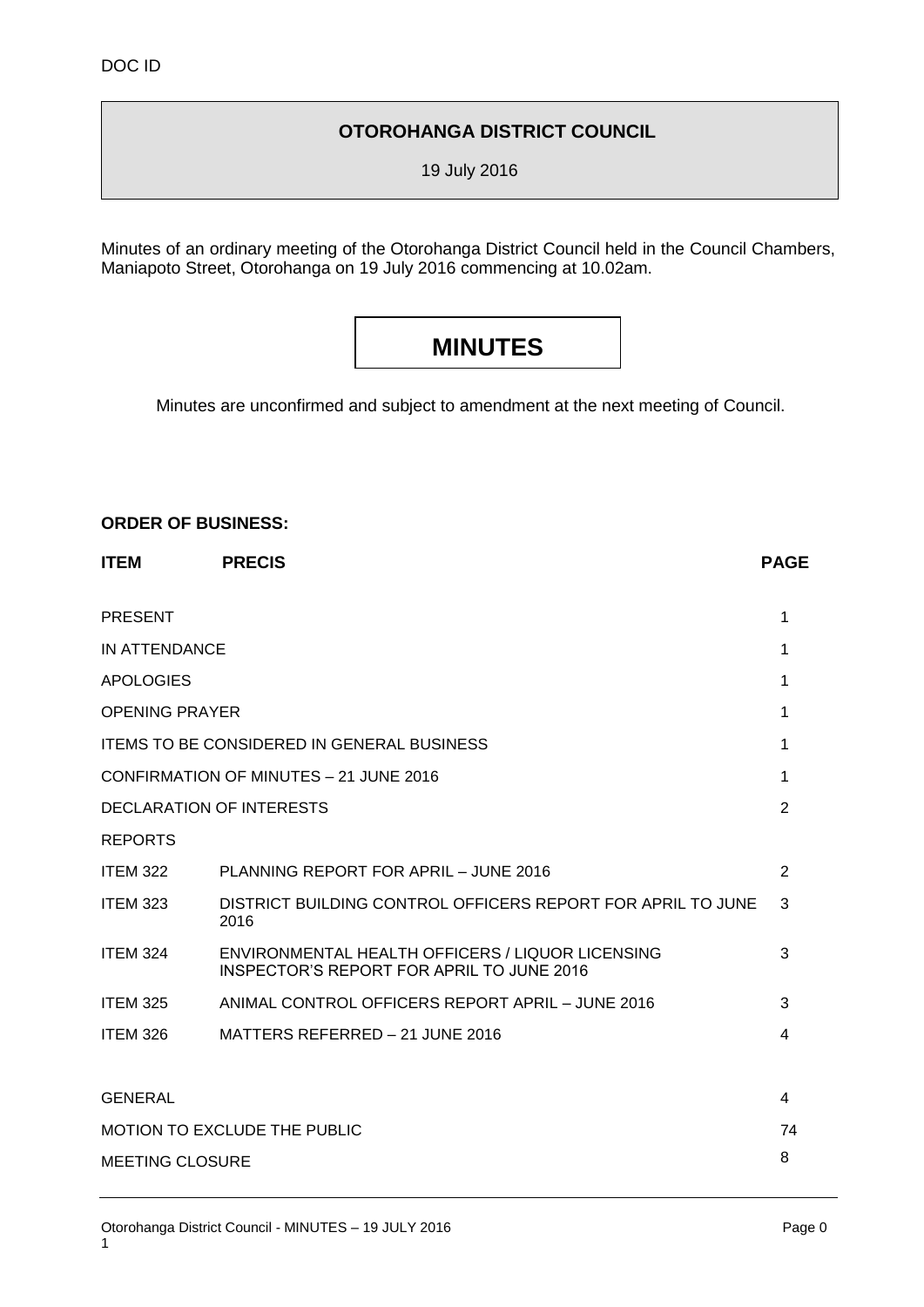DOC ID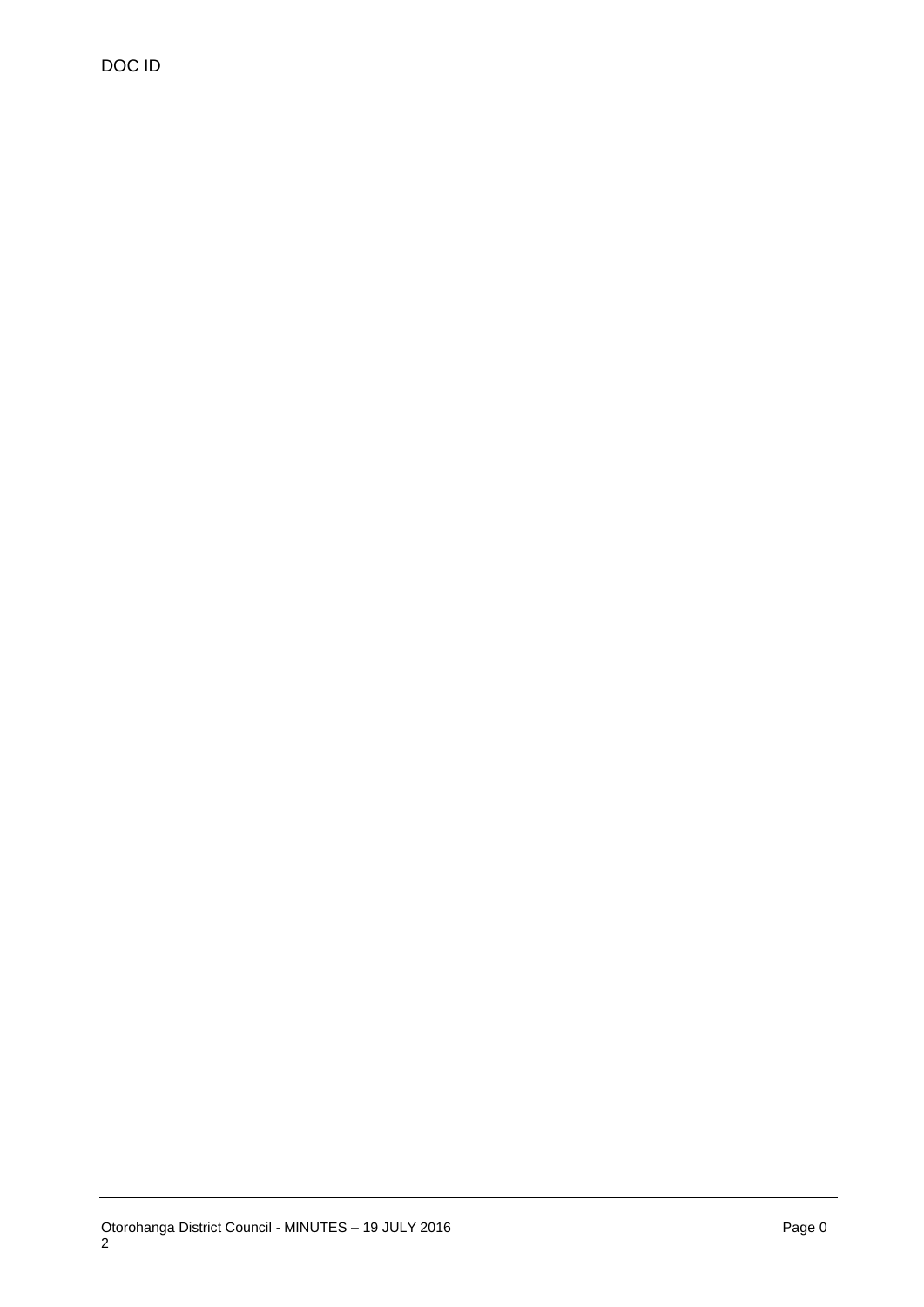#### **PRESENT**

Mr MM Baxter (Mayor), Crs, RA Klos, RM Johnson, KC Phillips, DM Pilkington (Deputy Mayor), and AJ Williams.

#### **IN ATTENDANCE**

Messrs DC Clibbery (Chief Executive), GD Bunn (Finance & Administration Manager), AR Loe (Environmental Services Manager), RH Brady (Engineering Manager) and CA Tutty (Governance Supervisor).

His worship declared the meeting open and welcomed those present

#### **APOLOGIES**

**Resolved** that the apologies received from Councillor P Tindle and Councillor R Prescott (for lateness) be sustained.

#### **His Worship / Cr Phillips**

#### **OPENING PRAYER**

Councillor Johnson read the Opening Prayer.

#### **CONFIRMATION OF MINUTES – 21 June 2016**

**Resolved** that the minutes of the meeting of the Otorohanga District Council held on 21 June 2016, as amended, be approved as a true and correct record of that meeting.

#### **Cr Williams / Cr Phillips**

#### **MATTERS ARISING**

#### Confidential Minutes – 21 June 2016

The Chief Executive requested that consideration of the confidential minutes dated 21 June 2016 be left until the end of this meeting.

Councillor Klos referred to page 11 – Item 322 Application for temporary Road Closure – TARGA New Zealand 2016 in particular paragraph 5 and requested this be amended to read – "Councillor Klos reported that if those people implementing the closure are made aware of those property owners wishing to exit their property during the race then they will let people through the closure".

Councillor Phillips reported he had a person speak to him regarding the Targa event who had the following queries –

- 1) Why does TARGA New Zealand always select the same roads every year? Would it not be possible for them to consider other roads?
- 2) Is there any real benefit that the TARGA New Zealand event brings to the local Community?
- 3) Property owners are not advised when the rally is actually finished.
- 4) Are Community Groups getting well paid for providing their services?

Councillor Klos reported that the local community particularly schools do receive benefit from the event.

Councillor Pilkington reported that any property owner has the right not to "sign off" on the agreement for the proposed event. Councillor Pilkington advised that other Schools such as the Ngutunui school have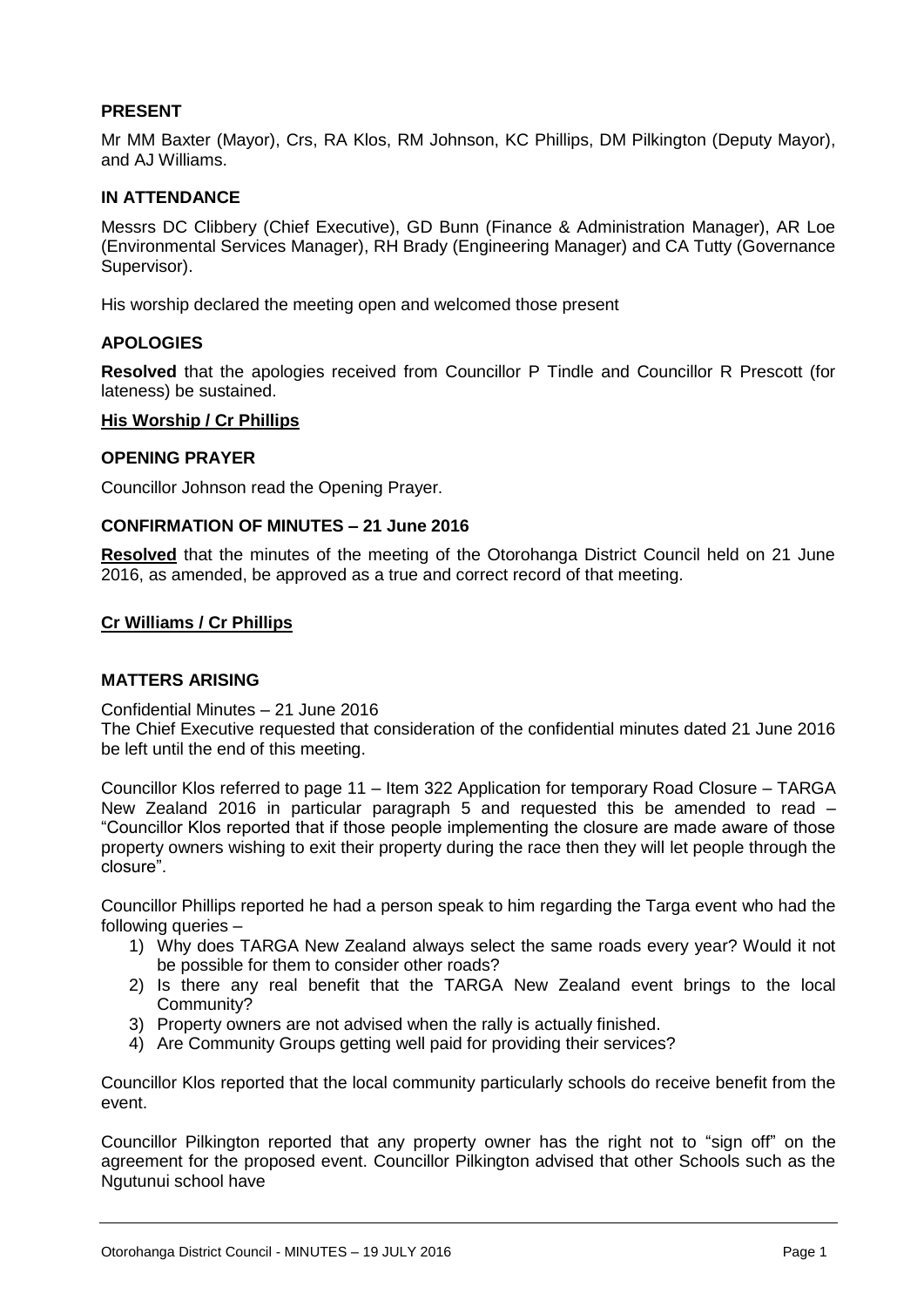raised considerable funds through these events. Her main issues are around the effects the event has on the road and the removal of gateway tapes. She said however, she understood staff are aware of these concerns. Councillor Pilkington suggested that TARGA New Zealand be reminded of their responsibilities in running such an event.

The Engineering Manager reported that there is a process in place for property owners to object to the proposed road closures. A representative of TARGA New Zealand will visit them to discuss their issues.

His Worship referred to the comment regarding use of the same roads and said this provides TARGA New Zealand with easy management of the closures and that they are familiar with the feedback from the locals concerned. He said local schools in the vicinity have usually benefitted from the event which gives people the opportunity to get something out of it.

Councillor Johnson said he endorsed the Mayors view and reported that he had never received any complaints and at times the rally route has been changed. He expressed the opinion that as long as the road is not damaged, property owners should embrace the event.

Councillor Klos referred to page 14 – Waikeria Prison and requested the second paragraph be amended to read – "Councillor Klos further reported that discussions are being held on the potential to erect a new high security building, bringing women inmates into Waikeria Prison and housing inmates from out of the region".

Councillor Klos then referred to page 15 – Rural Intersection Lighting – and said her intention was for the Rural Intersection Lighting Policy to be reviewed.

Councillor Johnson also referred to page 1 – Revised Dog Control Fees and suggested the word "unrest" be replaced with "complaints".

Councillor Johnson also referred to the Declaration of Interest in particular the fourth paragraph and requested this be amended to read "personal gains and monetary gains".

Councillor Johnson then referred to the last sentence of page 13 and requested that the word "advised" be replaced with "expressed the opinion".

#### **DECLARATION OF INTERESTS**

His Worship referred members to the Declaration of Interest paragraph. No conflicts of interest were declared.

#### **ITEM 322 PLANNING REPORT FOR APRIL – JUNE 2016**

The Environmental Services Manager summarised the Planning Report for April – June 2016.

#### **NOTIFIED APPLICATION**

The Environmental Services Manager reported that a notified application has been received on behalf of a Nova Energy Power Station. He said this will be a big project and it will be necessary to notify between twenty to thirty properties. The Environmental Services Manager said the main concern will be of a visual nature. He advised that it will be necessary to balance the concern of neighbours against the interest of the developers.

In reply to His Worship regarding a timeframe, the Environmental Services Manager replied that there is not one, the Applicant at this stage is only wishing to obtain planning approval. The Environmental Services Manager confirmed that a Regional Council application is also being considered at this time.

Councillor Klos queried whether it is necessary to obtain approval to erect a Marquee. The Environmental Services Manager replied, yes if the Marquee is over a certain size, it would require a Building Consent. He said the main reason for this is due to public safety.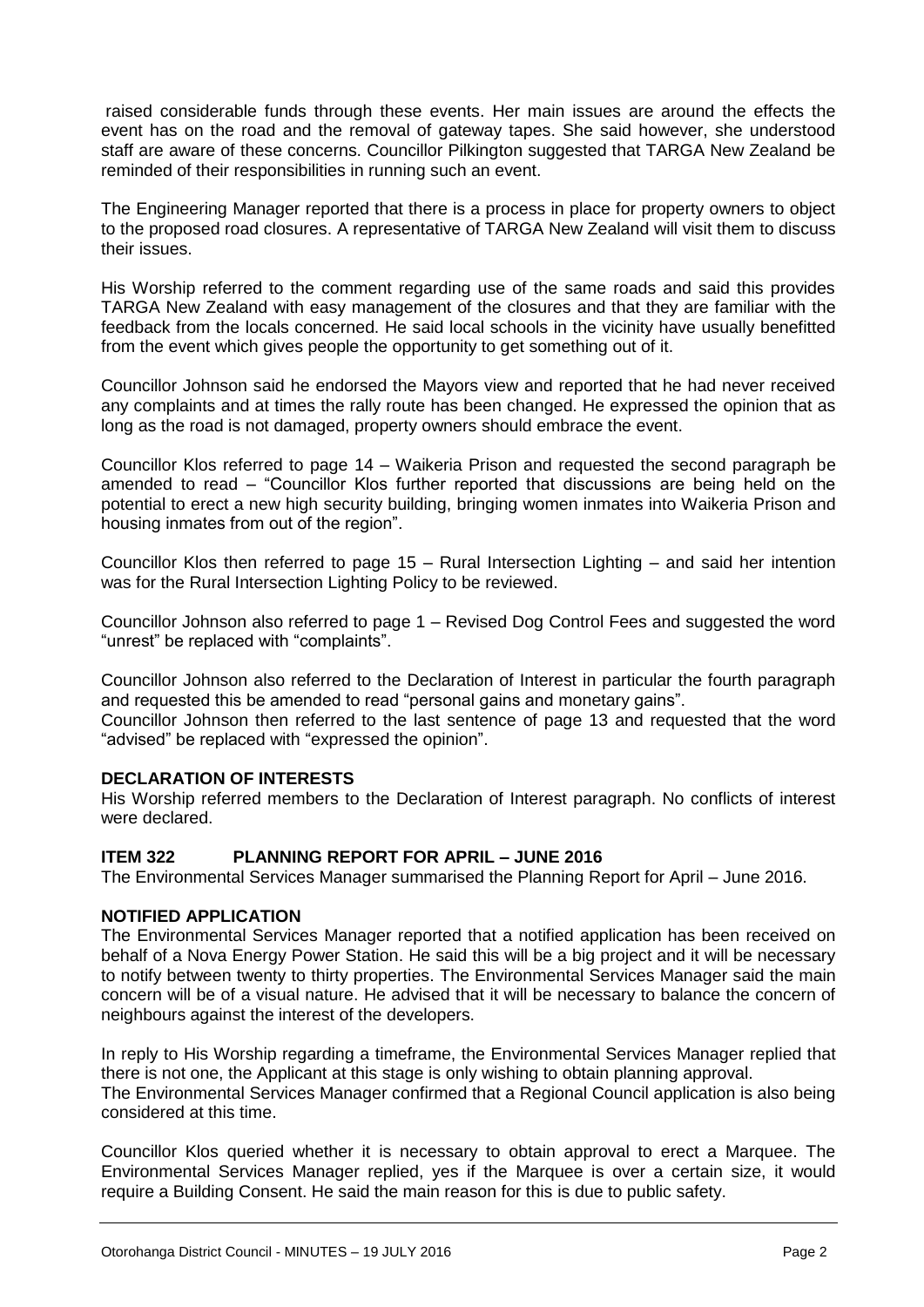The Environmental Services Manager advised that even a private person is required to apply for a Building Consent under the Building Act, depending on the size of the Marquee.

His Worship expressed the opinion it was good to see Resource Consents up on the previous year and he hoped that this will continue.

**Resolved** that the planning report for April – June 2016 be received

#### **His Worship / Cr Pilkington**

**ITEM 323 DISTRICT BUILDING CONTROL OFFICERS REPORT APRIL – JUNE 2016** The Environmental Services Manager summarised the District Building Control Officers report for the period 1 April – 30 June 2016.

The Environmental Services Manager referred to the erection of large Marquees and reported that parties hiring these are well informed of what is required under the Building Act.

Councillor Pilkington referred to the increase in building activity and queried how the present staff are coping with this.

The Environmental Services Manager replied that the staff are fine. He said however, it is very difficult to find suitable staff.

Councillor Pilkington referred to consents for demolition work and queried what triggers this type of consent.

The Environmental Services Manager replied that it is necessary to obtain consent in order to have the rating assessment adjusted by Quotable Value. He said it also gives an opportunity for services staff to check on the services that were originally available to the building.

**Resolved** that the District Building Control Officers report for the period 1 April – 30 June 2016 be received.

#### **Cr Pilkington / Cr Klos**

#### **ITEM 324 ENVIRONMENTAL HEALTH OFFICER / LIQUOR LICENCING INSPECTORS REPORT FOR APRIL – JUNE 2016**

The Environmental Services Manager summarised the Environmental Health Officer / Liquor Licensing Inspectors report for the period 1 April – 30 June 2016.

**Resolved** that the Environmental Health Officer / Liquor Licensing Inspectors report for 1 April – 30 June 2016 be received.

#### **Cr Klos / Cr Williams**

#### **ITEM 325 ANIMAL CONTROL OFFICERS REPORT APRIL – JUNE 2016**

The Environmental Services Manager presented the Animal Control Officers report for 1 April – 30 June 2016. He advised that this is the first three months with the new Animal Control Contractor in place and felt that he has brought fresh ideas into the activity. He said he has promoted the message of good ownership of pets and in particular to the housing of dogs.

His Worship expressed the opinion that the new contractor is positive and getting on well with people.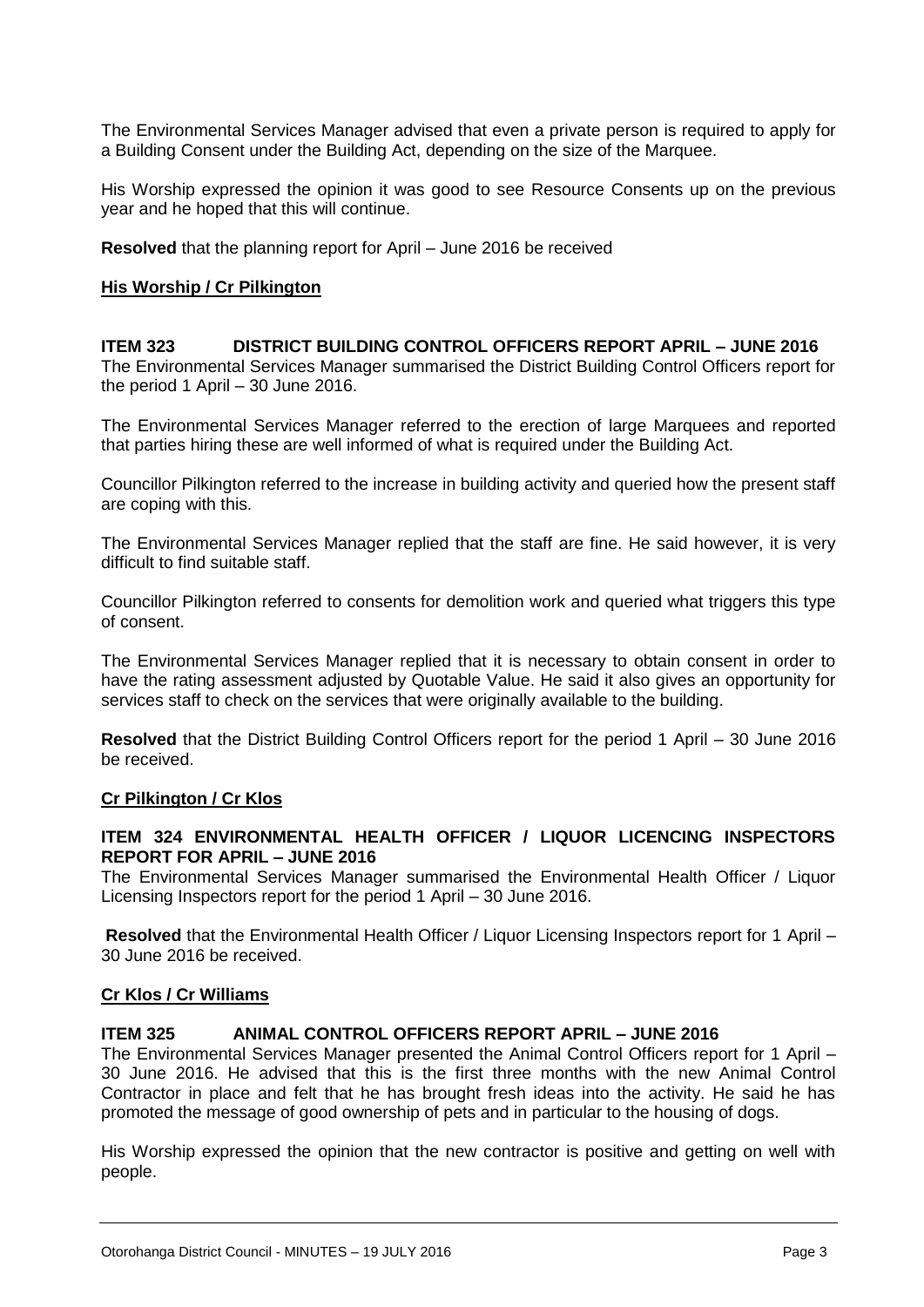In reply to Councillor Phillips regarding any trends noticed since the previous contractor the Environmental Services Manger replied that in his opinion the new contractor is more engaged with the community.

**Resolved** that the Environmental Services Managers report on Dog and Animal Control for 1 April – 30 June 2016 be received.

#### **Cr Johnson / Cr Williams**

#### **ITEM 326 MATTERS REFERRED**

The Governance Supervisor took members through Matters Referred.

#### **COUNCIL MEETING ON LOCAL MARAE**

His Worship reported that he is yet to progress this suggestion

#### **KIO KIO HALL COMMITTEE**

Councillor Phillips reported that he has recently been on holiday however, he intends to have discussion with the Kio Kio Hall Committee on the demand for use of the Hall.

#### **OTOROHANGA COMMUNITY BOARD MEETING – 14 JULY 2016**

Councillor Klos said she was surprised to see it recorded that she will be attending the Otorohanga Community Board meeting on 14 July 2016.

Members were informed however, that this meeting of the Board was cancelled.

With regard to an invitation to Kevin Smith of the Waikeria Prison to attend a future Council meeting, the Environmental Services Manager undertook to extend this invitation to Mr Smith.

#### **GENERAL**

#### **DISTRICT SPORTS COMMITTEE**

Councillor Pilkington asked whether there was any outcome from the District Sports Committee meeting held on  $14<sup>th</sup>$  of July 2016. She queried whether there were any representatives from Kawhia in attendance.

The Chief Executive replied that there was a good attendance at this meeting with representatives from a number of clubs and organisations sharing their experiences.

He said most of those in attendance thought that the meeting was very worthwhile and it is intended to have a further meeting in approximately 2 months' time to progress the issues raised. The Chief Executive advised that the next meeting will give an opportunity for further representatives to attend.

Councillor Pilkington advised that she will raise the matter of Kawhia representation at the Kawhia Community Board meeting to be held this Friday.

Councillor Pilkington expressed concern around the District Sports Awards.

The Chief Executive replied that this event will be in line with previous ones.

The Finance and Administration Manager reported that the event will be held during November 2016 but will be managed by Council with assistance from Sports Waikato. He said it will be necessary to sit down with Sport Waikato to ascertain who is doing what.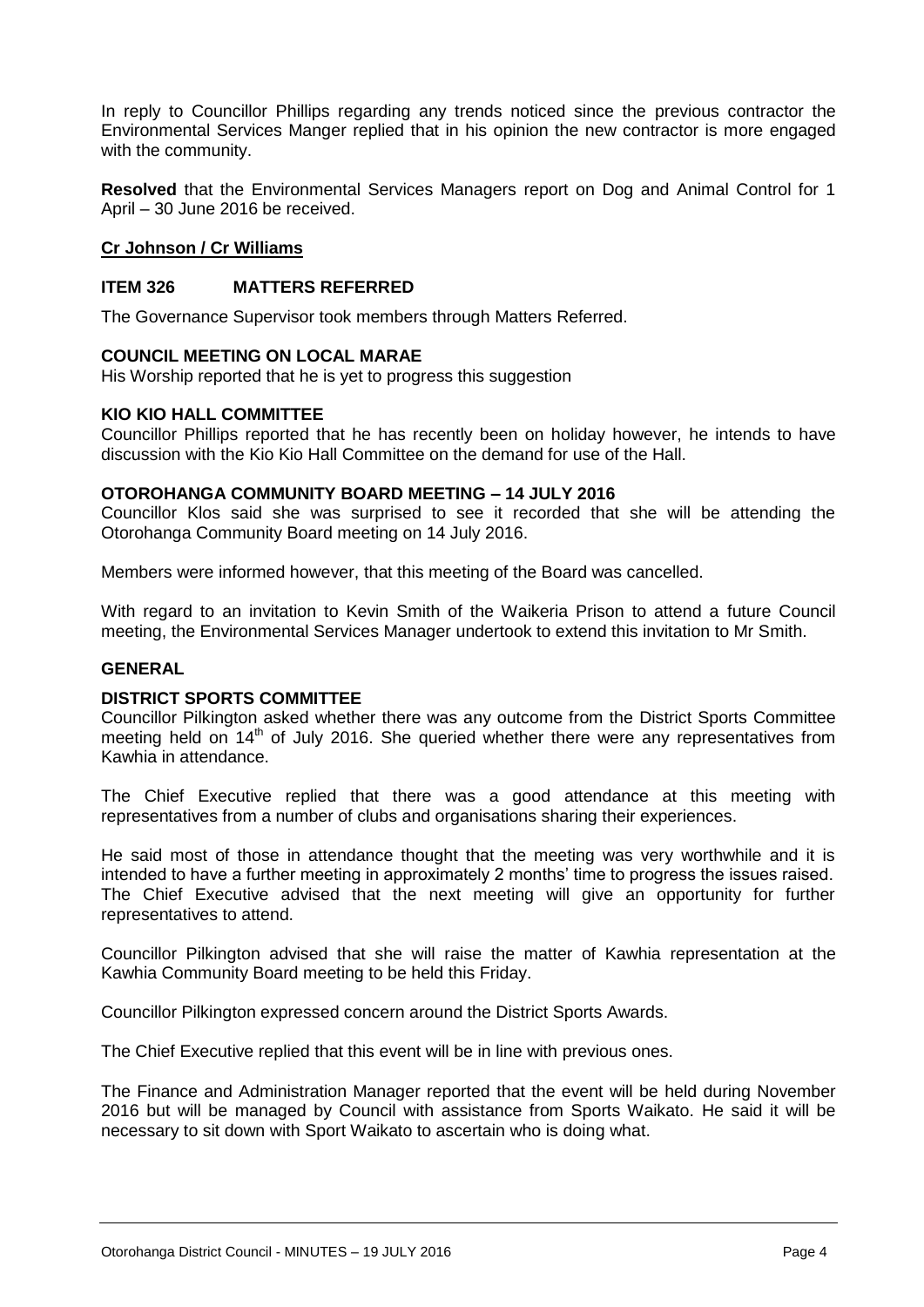In reply to Councillor Williams the Chief Executive replied that Council is required to approach previous sponsors and that the event will still be linked in with Sport Waikato, but at a higher level.

The Finance and Administration Manager reported that there will be no Waikato Secondary School Sports Awards this year with these being held every second year.

Councillor Klos referred to persons in Arohena who have achieved extremely well in sporting activities but have not been represented at the Otorohanga event.

The Chief Executive replied that the people need not be affiliated to any particular club or organisation. He undertook to present a report to both the Sports Committee and Council on the progress to date.

Councillor Phillips reported that the District Sports Awards will be held on 22<sup>nd</sup> November 2016 and will be organised by the Otorohanga District Council. He advised that there are nine categories of awards.

Councillor Phillips referred to the Sports Committee meeting and said there was a good interchange of ideas with two issues held in common, being administration and funding.

Councillor Pilkington expressed the opinion it was wonderful to hear the points raised by Cr Phillips from the District Sports Committee meeting.

#### **HAUTARU ROAD SLIP**

Councillor Pilkington reported she wishes to have discussion with the Engineering Manager on the Hautaru slip and Hautaru Road.

#### **KARAKA ROAD**

Councillor Phillips reported that a large number of Fonterra Tankers and large trucks are using Karaka Road and that there is a narrow section of this road causing congestion. where cars often park. Councillor Phillips queried whether a yellow dotted line could be placed along this narrow section. It was agreed that roading staff look into this request.

#### **NORTH KING COUNTRY REGIONAL CENTRE**

Councillor Phillips referred to the proposed King Country Regional Centre to be erected in Te Kuiti at an estimated cost of between six to seven million dollars. He said he believed that securing the required funding could be a challenging.

#### **DUMP STATION**

Councillor Phillips reported on his recent trip up north and said he was impressed with a large number of metal roads to tourist spots that have been tar sealed and dump stations provided at various locations. He said a number of these operate on a coin donation or are free in order to encourage Tourism in the area.

Councillor Phillips said there is a large number of caravans and campers travelling throughout the Country and requested that the Otorohanga Community Board look into the provision of dump stations. It was agreed that the matter be placed on Matters Referred.

#### **STAFFING MATTER**

The Services Manager introduced the new Community Services Officer Mark Lewis to members. He said Mr Lewis will be taking over duties currently undertaken by Dianne Hooker. His Worship welcomed Mr Lewis to Council and said he will have a lot to learn from Dianne before she leaves Council.

The Chief Executive agreed that the Community Services position is a diverse role.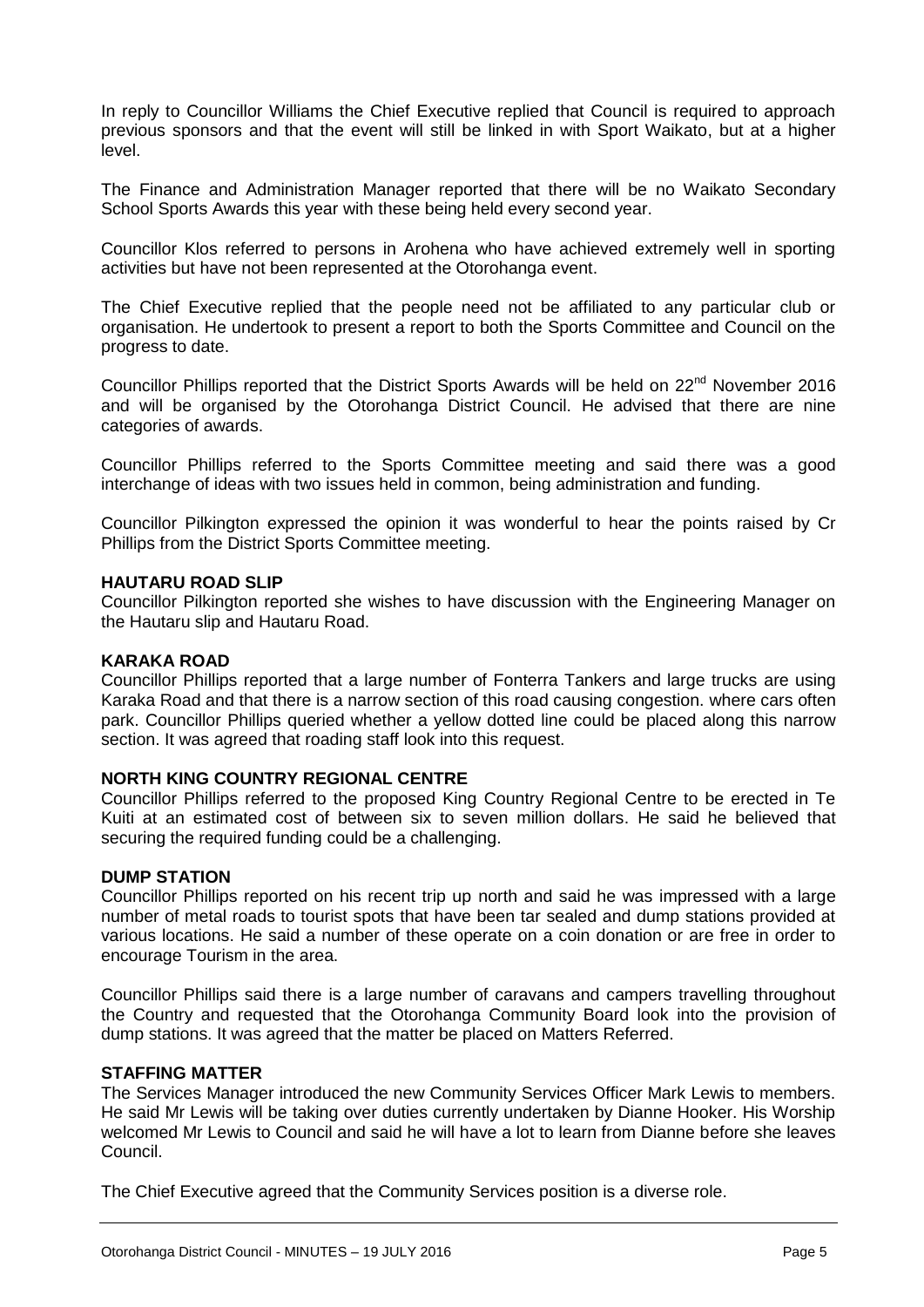Members extended appreciation and farewell to Dianne Hooker for the conscientious manner in which she has carried out her duties.

#### **RAY & DAWN MILLER**

A presentation was made to Ray and Dawn Miller in appreciation of their 20 years' service to Council for the cleaning of its Office Building, Library and I Site facilities.

#### **ROADING MATTER**

Councillor Phillips said there is merit in the sealing of various tourist routes such as those carried out in Northland. He referred to Councils current policy of no more sealing and suggested that this should be revised. He referred in particular to the Raglan to Kawhia road.

The Chief Executive replied that the Far North District Council has only recently sealed a number of relatively busy unsealed roads and caught up with the standard provided by other Districts. He said most of this Council's unsealed roads only have around 50 vehicles using them per day. The Chief Executive informed members that the standard of this Council's roads overall is very high and cannot be compared with that of Northland.

Councillor Phillips said however, at the present time this Council has a policy of no new sealing at all, therefore not catering for Tourism.

His Worship advised that the matter of Tourism is a current issue however, Council needs to prioritise where any spend is worthwhile.

Councillor Klos expressed the opinion she supported Councillor Phillips. She reported on the big increase in traffic volume out east particularly along Huirimu Road. She said this is being increasingly used by camper vans and cyclists and that Council should take advantage of this opportunity.

Councillor Williams referred to the current policy and felt that this did not really preclude any new sealing work being undertaken if approved by Council.

The Chief Executive advised that Council can no longer obtain a subsidy from Central Government for new sealing work.

#### **COOKING CLASSES**

His Worship reported on his attendance at a recent cooking class held at the Support House where a range of people took part in preparing low budget meals.

#### **IHC**

His Worship informed members that he recently visited the IHC facility in Otorohanga and spent some time there. He also had an IHC visitor in his office for discussion and presented him with a mock-set of Mayoral chains, which had been greatly appreciated.

#### **PARAWERA MARAE**

His Worship reported on his attendance at a Joint Management Agreement meeting with Raukawa on the Parawera Marae recently. He said it was enjoyable to be on a regional Marae.

His Worship also reported on his attendance at the Waikato Regional Council with Maniapoto Iwi discussing Heathy Rivers and at what stage development is at.

#### **FATALITY**

His Worship sadly reported on a fatality which happened on Te Kawa Road outside his property. He said a young lady riding a farm bike crossing the road was hit by a utility. As a result he requested members be extremely careful while driving on the roads.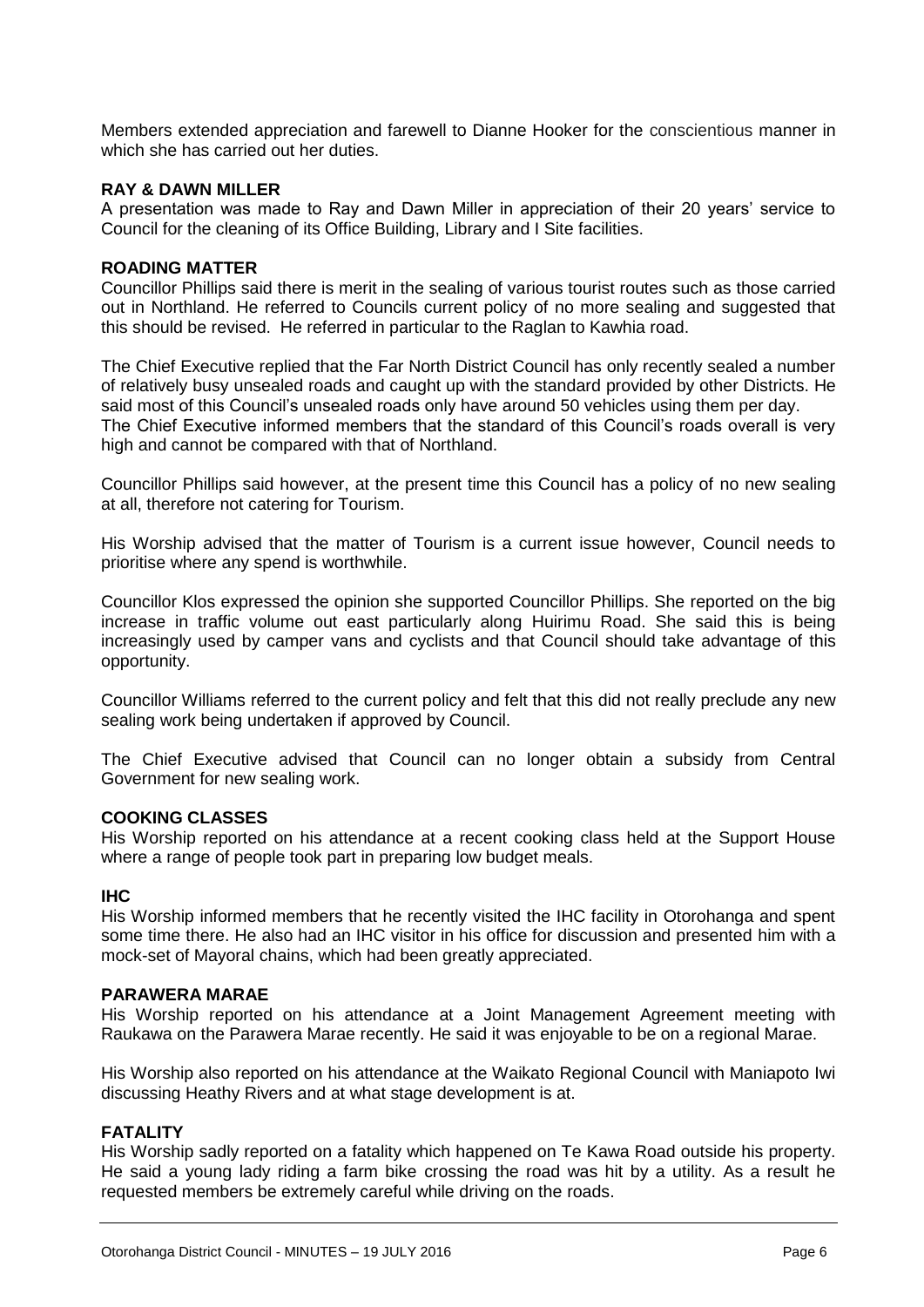#### **CANDIDATE MEETINGS**

His Worship reported that he has attended two candidate meetings, one in Otorohanga and the other in Kawhia. He said there were approximately 15 people in attendance at Otorohanga however only one at Kawhia.

His Worship further advised that Councillor Williams and himself will be attending the LGNZ Conference in Dunedin this coming weekend.

#### **DOG REGISTRATION**

Councillor Klos referred to the incorrect dog registration forms sent out recently and expressed the opinion that the rural registration fees are very expensive compared to other Councils.

His Worship replied that Council is aware of this however the matter will be reviewed over the next year taking into account negative feedback and the number of dogs registered against those not registered.

#### **LIBRARY RURAL DELIVERY**

Councillor Klos reported she recently signed up for the Rural Delivery Service however when she came to pay there is no EFTPOS available at the Library. She said customer service is everything and that this service should be available.

#### **WAIPAPA RESERVE**

Councillor Klos reported that residents of the Arohena District including the School have been involved in releasing trees on the Waipapa Reserve. Councillor Klos advised that it appears some trees are being stolen and that she will take photos to confirm this.

Councillor Klos suggested that appropriate signage be erected highlighting this community project. She further stressed the need for a toilet facility to be erected there.

Councillor Klos suggested His Worship and Councillor Williams take the opportunity when in Dunedin to look at that Council's employment initiatives.

With regard to Councillor Klos's request for a toilet facility at the Waipapa Reserve Councillor Phillips suggested the cost to provide a composting toilet be ascertained.

#### **MOTION TO EXCLUDE THE PUBLIC**

"THAT the Otorohanga District Council, pursuant to Section 48, Local Government Official Information and Meetings Act 1987, resolves that the public be excluded from the following parts of the proceedings of this meeting.

This resolution is made in reliance on Section 48(1)(a) of the Local Government Official Information and Meetings Act 1987 and the particular interest or interests protected by Section 6 or Section 7 of that Act or Section 6 or Section 7 or Section 9 of the Official Information Act 1982, as the case may require, which would be prejudiced by the holding of the whole or the relevant part of the proceedings of the meeting in public."

#### **His Worship / Cr Pilkington**